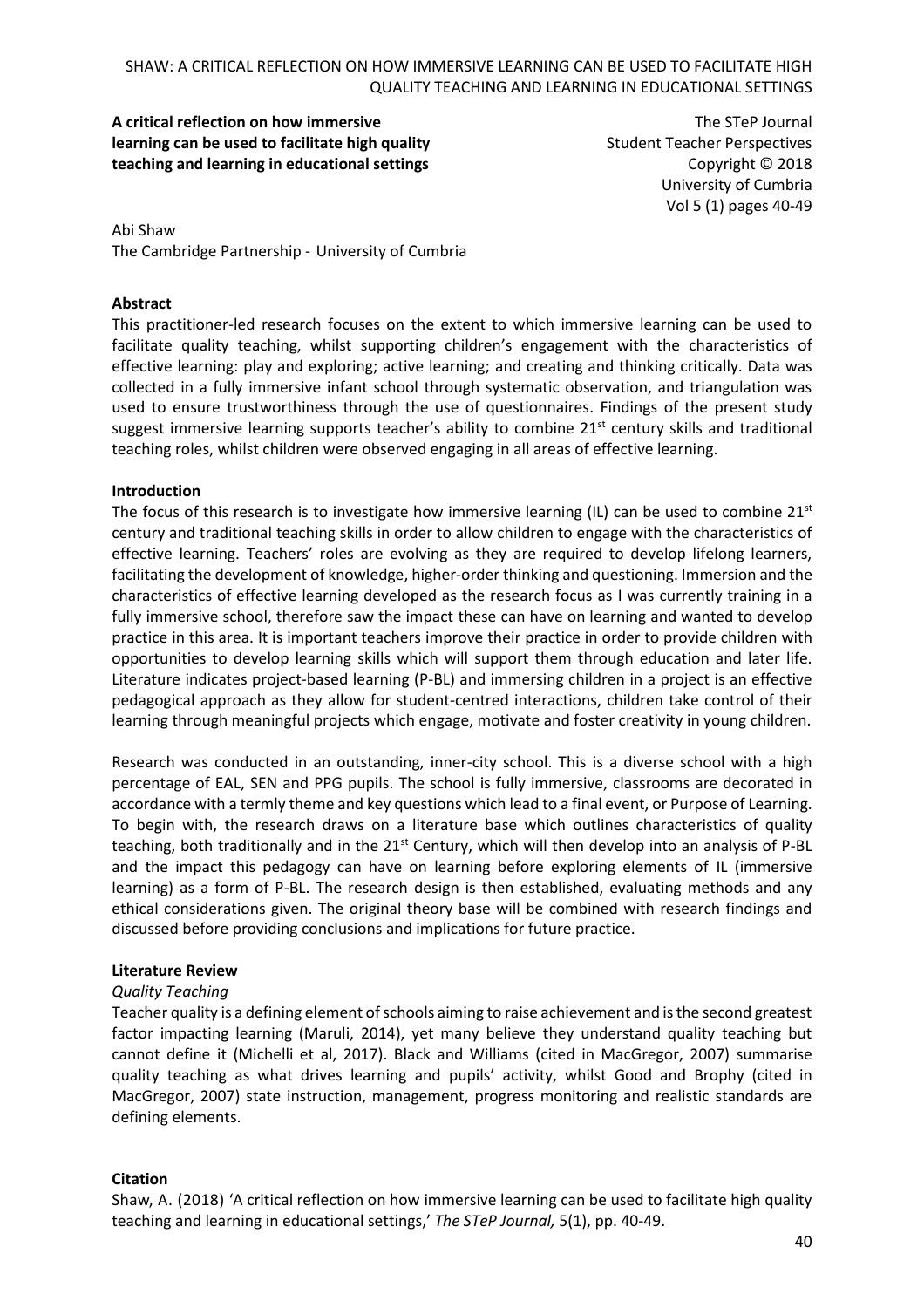A framework created by Charlotte Danielson categorises traditional quality teaching characteristics necessary for effective learning (Cooper, 2014). Danielson (2013) suggests quality teaching consists of planning and progression, focused learning environments, meaningful instruction and professional responsibilities. Another traditional framework, the Classroom Assessment Scoring System (CLASS), compliments Danielson's themes. The CLASS framework outlines three characteristics of quality teaching: 1) emotional support; 2) classroom organisation; and 3) instructional support (Coe et al, 2014).

Although the above characteristics come to mind when thinking of the teaching profession, Stronge, Grant and Xu (2015) state it is time to review these roles, suggesting a new definition of quality is required for the 21<sup>st</sup> century. Scott (2015) states four characteristics of effective 21<sup>st</sup> century teaching: 1) personalising learning, allowing children to approach problems in their own way; 2) using problembased learning to tie real-life projects children care about with curriculum goals, allowing children to manage their learning (Trilling & Fadel, 2009); 3) engaging and motivating learners, developing interest and encouraging confidence through realistic scenarios (Scott, 2015), and planning learning around meaningful questions (Meyer et al, 2008); and 4) stimulating creativity and curiosity is suggested to be the ultimate teaching goal (McLoughlin & Lee, 2008), generating ideas and concepts to create meaningful experiences which do not extinguish creativity (Robinson, 2006). Stronge, Grant and Xu (2015) argue combining such skills with traditional roles is essential to support children's evolving needs.

## *Quality Learning*

The definition of quality learning is not agreed by all, but it is understood that learning is a process, carried out as the result of something (Killen, 2005). Nightingale and O'Neil (1994) suggest seven quality learning characteristics: applying knowledge to solve problems, communicating knowledge, retaining new information for extended periods, making connections and independently discovering and creating new knowledge. Ahlberg (2003) suggests quality learning is meaningful, deep, transformative and metacognitive. The Early Years Foundation Stage document, Development Matters, encompasses these factors into characteristics of effective learning: play and exploring, active learning and creating and thinking critically (Standards and Testing Agency, 2017).

Play and exploration are crucial elements of learning, Vygotsky stated in play, children function at their peak level, exceeding their actual age or behaviour (Hutchin, 2013). By providing sensory experiences, play and exploration bring together old knowledge, combing and refining new ideas in imaginative ways (Standards and Testing Agency, 2017). The most effective learning demands energy and commitment from children, this occurs through active learning as the individual learns through doing, concentrating and expending effort through persisting with activities (Moylett, 2014), by working at the limit of their zone of proximal development, the child becomes deeply involved in learning (Hutchin, 2013). Creating and thinking critically supports children to develop their own ideas, make connections and choose ways to do things (Early Education, 2012). A fundamental learning process, creating and thinking critically means children play with ideas in a range of scenarios, with a variety of resources, to uncover connections, and coming to new, better understandings (Hutchin, 2013).

# *Project-Based Learning*

P-BL is a pedagogy with the core idea that children's interest and serious thinking can be developed through captivating projects which allow children to acquire new knowledge (Efstratia, 2014). P-BL supports deeper engagement with learning as projects have a direct relevance, therefore supporting pupils and developing useful skills for the future (EEF, 2016). Real-world problems, employed by teachers, engage students through questioning, creativity, collaboration and problem-solving (Keengwe, 2015). Sullivan (2017) supports this, suggesting such environments enable creativity as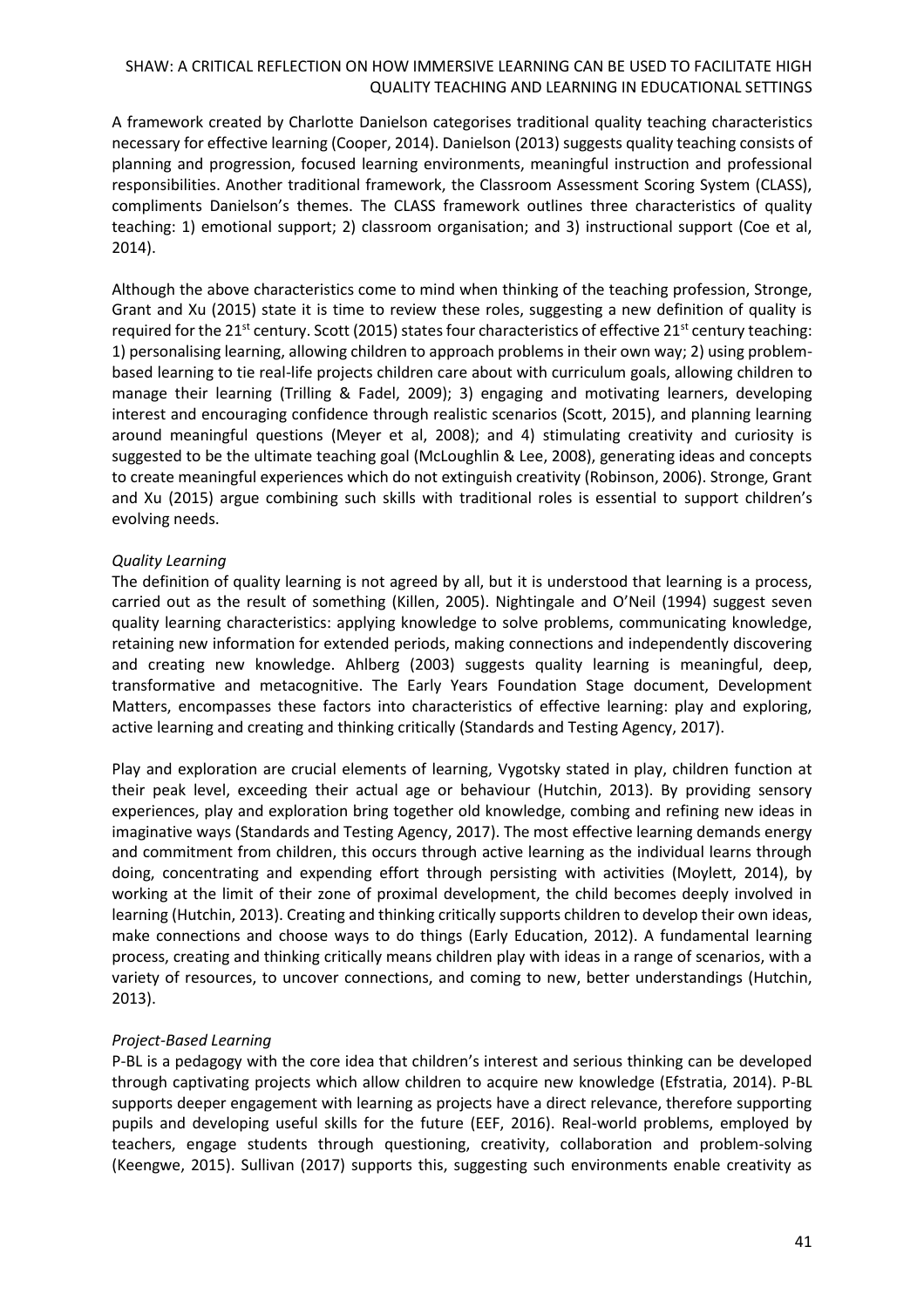children are given freedom of intelligence, continuity of experience and interaction. Kaldi, Fillippatou and Govaris (2011) agree, stating when teachers create P-BL opportunities, children communicate, create and think practically due to engagement in active enquiry, exploration and decision making. Children have a level of control over the topics, questions and activities supporting engagement and motivation for learning (Blumenfeld et al, 1991). P-BL creates student-centred learning communities which develop active learning and offer opportunities for children to explore subjects in greater depth through problem-solving (Keengwe, 2014). Mergendoller (no date) supports this, suggesting P-BL is an influential pedagogy, helping children learn to be critical thinkers, make thoughtful decisions and reasoned judgements. Hugerat (2016) further agrees, stating P-BL creates favourable learning environments contributing to improved interest and motivation to learn, therefore supporting higher educational achievement.

### *Immersive Learning*

The underlying philosophy of IL arose from, and is inspired by, Piaget's constructivism which sees children as active learning participants, Paperr's theory focusing on social engagement, Vygotsky's ideas on socio-cultural activities, and Maslow's notion that humans need to learn and strive to increase intelligence (Tomei, 2008). Due to incorporating such theories, IL allows children to deeply engage in meaningful learning, engaging all senses and allowing the active construction of knowledge (Wankel & Blessinger, 2012). IL involves complete decoration of the classroom, which is developed around a theme, with spaces for learning having firm links with the chosen project and transforming the entire room to create realistic experiences (Paige, Lambert & Geeson, 2017). Such environments are believed to equip children for forthcoming study, social or work experiences, and developing lifelong learners through child-centred approaches which allow children to directly participate in engaging and interactive activities (Tomei, 2008). Creating a stimulating environment is believed to affect children's academic performance over a year by up to 25% (Big Idea, 2015), and through immersive projects children develop maths, science, technology, computing and art skills through addressing local or global challenges (Nichols, Cator & Torres, 2016). The teacher's primary role shifts from information dispenser to guiding knowledge construction (Johnston, 2009), through collaborative work, valuable questioning, problem-solving and modelling key learning skills in order to support children to share their thinking with the world (Nichols, Cator & Torres, 2016).

After exploring the literature, I decided to investigate how IL can be used to facilitate the combination of contemporary and traditional teaching skills in order to support young children's characteristics of effective learning. This was chosen as the research focus as literature suggests combining teaching skills to redefine quality teaching, and supporting such learning characteristics, can prepare children for the future and create lifelong learners who explore new ideas, actively engage in learning and investigate solutions to problems in creative and critical ways. The literature suggested P-BL and IL have the characteristics to support such skills, however, I discovered a distinct lack of research into IL, influencing the topic choice, as I wanted to explore new ground in order to improve teaching practice.

### **Research Design**

The present study is a quantitative, small scale, practitioner-led piece of research. The interpretive paradigm directed this research as I attempted to interpret what was seen and felt, in order to gain information from others (Arnold, 2012). Practitioner-led research was chosen due to the positive impact it can have on both teacher and pupils, and allowed me to choose their own topic, methods and draw their own conclusions to support future practice. Menter et al (2011) state practitioner-led research positively impacts pupils' learning and that research allows practitioners to improve their understanding of the teaching practice and areas of development. Robinson and Lai (2006) state research as a form of professional development helps teachers gather evidence, learn new ways to meet their pupils' needs and develop professionally. Practitioner-led research is being carried out to answer the following research question: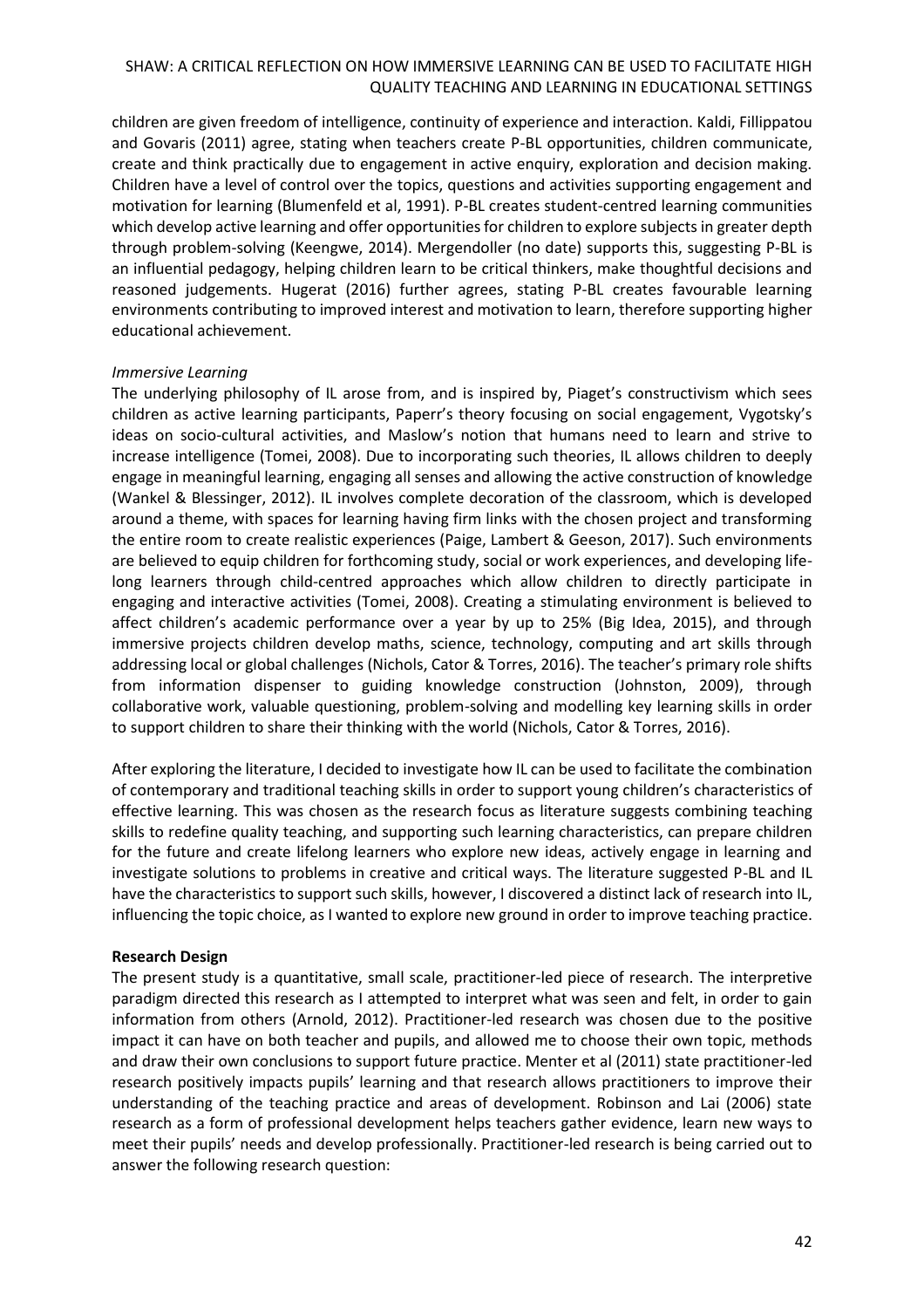To what extent can immersion be used as a form of P-BL to facilitate quality teaching in order to support the characteristics of effective learning in early educational settings?

The aims of this research are as follows: a) to reflect on how immersion can be used as a method of P-BL to support and combine quality teaching skills, b) to analyse how immersion can be used to facilitate the characteristics of effective learning in young children, and c) to develop my teaching practice.

### *Systematic Observation*

The main method of data collection took the form of systematic observations. Observations were carried out over a two-hour period, these periods were divided into half an hour sections, and a total of five observations were carried out over the period of one week. It has been argued that systematic observations only draw attention to explicit behaviours shown during the observation, therefore simplifying or overlooking less noticeable behaviours (Denscombe, 2014). Regardless of this, systematic observations were chosen are the main method of data collection as the research is smallscale and such observations include a schedule which makes research accurate, giving objective results and allowing for extensive volumes of information to be gathered over a short period (Denscombe, 2014).

An action checklist was used during observations to tally behaviours exhibited by both teachers and pupils, a tally was made for every minute each characteristic was shown. The checklist was developed using previously used frameworks and key research which highlighted contemporary and traditional teaching methods and strategies used by high quality teachers. Alongside this, an action checklist was used highlighting characteristics of effective learning, developed using the Early Years document, Development Matters. In order to avoid oversimplification, a comment box was placed next to each characteristic of teaching and learning in order to record extra information, provide context and note any additional behaviours which may have otherwise been overlooked. Jackson (2008) states it is essential that researchers appreciate the definitions of each behaviour they are observing, in order to support the reliability and validity of the research, I kept a record of definitions for each characteristic on the checklist and referred to this during observations.

### *Questionnaires*

Triangulation was a method used in order to support the reliability and validity of results collected. Scott and Morrison (2006) suggest cross-checking results by collecting information through different forms of data on the same theme makes validation possible. Questionnaires were used as the supporting method in the hope findings would correspond with observational results, therefore supporting the validity of conclusions and controlling researcher bias (Martella et al, 2013).

Questionnaires used comprised of closed questions, asking teachers for their views on how IL can facilitate the different characteristics being looked for during observations. Closed questions were used to structure and categorise the answers, this was done to ensure answers remained relevant and could be used to check observational findings (Denscombe, 2014). It is argued closed questions force structure, creating bias and steering participants' answers towards the researcher's viewpoint (Denscombe, 2014). In order to avoid this, respondents were given the opportunity to rate their answers, stating how strongly they agreed or disagreed on scale from one to five in the form of a Likert Scale. Cohen, Manion and Morrison (2018) state Likert Scales are beneficial for researchers as they create a sense of sensitivity and differentiation of response whilst still generating numerical data.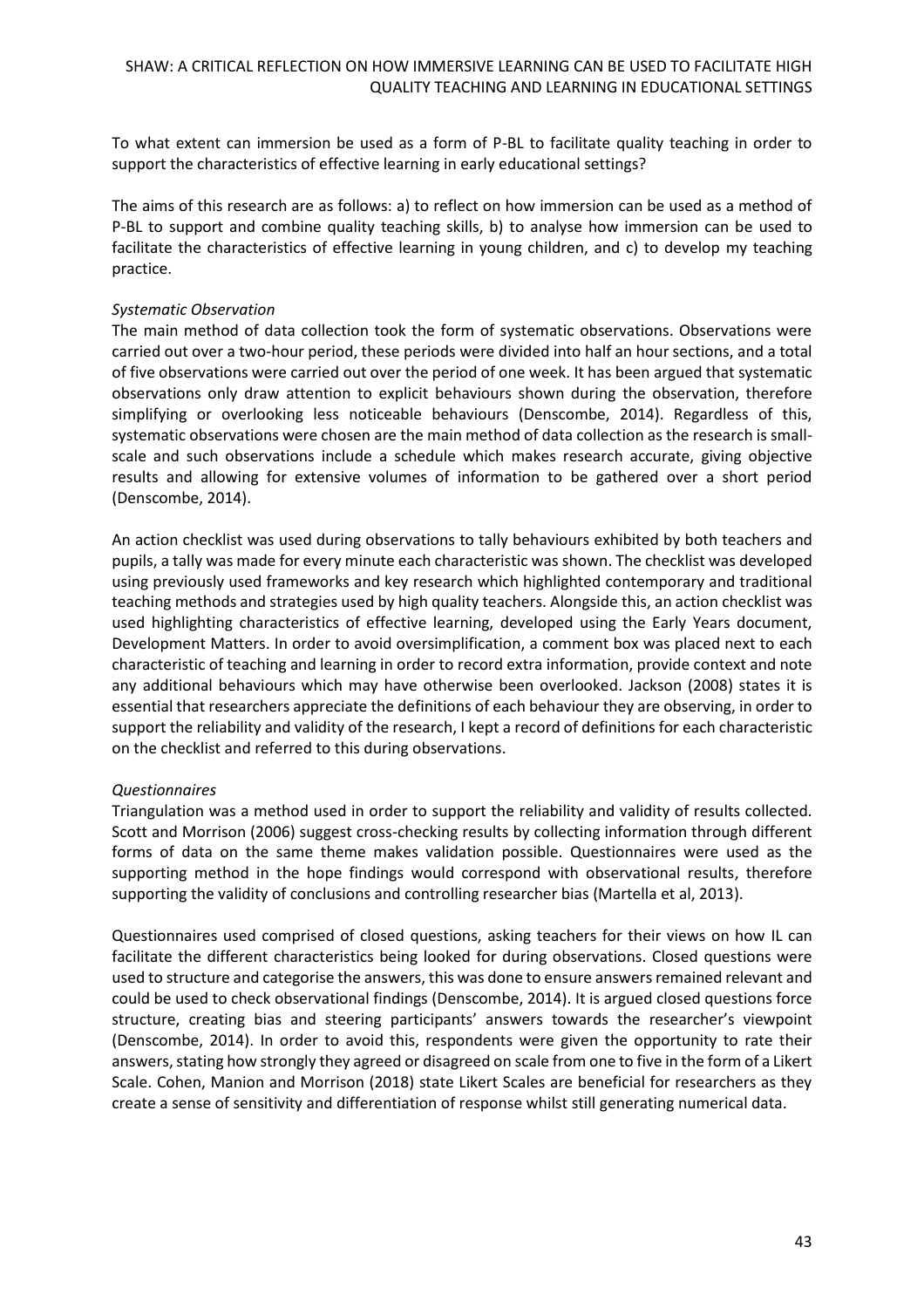## *Ethical Consideration*

Denscombe (2014) states any study comprising of gathering data from or about living individuals generally requires ethical scrutiny and normally needs to be considered by an Ethics Committee if it is planned for the data to be collected through questionnaires, interviews or observations. The current research collected data through two of the suggested methods therefore prior to data collection a research proposal and ethics form were submitted, and ethical approval was granted.

It is vital ethical consideration is given to any piece of research, and that researchers manage their studies in a way which safeguards participants, guarantees voluntary participation based on informed consent, deception is avoided and operates with scientific integrity (Denscombe, 2014). The following research complies with the Ethical Guidelines for Research stated by BERA (2011). Individuals were treated fairly and respected, voluntary consent was gained from a Gatekeeper, the head of school, and participants, the class teachers using consent forms. All information remained confidential and anonymous, names or personal details were not collected and therefore participants cannot be identified. Due to young children being involved, special consideration was given, and the issue of informed consent arose. In order to follow the BERA (2014) guidelines, research complied with the UNCRC Articles 3 and 12, and consent was gained from 'responsible others', the class teachers and head of school, both of whom have a duty of care towards the children. Alongside this, verbal assent was gained from the children after providing them with a description of the research given to the children in a developmentally appropriate manner.

## **Findings and Discussion**

To begin with, I became familiar with the data, methodically checking for unusual data or anomalies to clear and reduce data. The data was reduced and grouped into meaningful groups and percentages and descriptive statistics were used to find averages, condensing the data into manageable groups and charts were created. Data collected through observation was compared to questionnaire results and synthesised in order to see occurring patterns or themes, and conclusions were drawn from these. Taking a deductive approach allowed me to begin with a question and theory basis, analyse data in response to these and explain how findings fit with the original research question and literature. The key question answered was:

To what extent can immersion be used as a form of P-BL to facilitate quality teaching in order to support the characteristics of effective learning in early educational settings?

### *Summary*

The data collected showed positive results, suggesting IL can be used to facilitate quality teaching and the characteristics of effective learning in early educational settings. Children were observed being

immersed in a key theme: *'Can we turn trash into treasure?',* the classroom was decorated with an under the sea theme and children were creating objects from recyclable materials to sell in a pop-up shop and donate money collected to a marine conservation charity, as well as engaging in other activities such as investigating sea creatures.

During 88.1% of the time being observed, teachers showed characteristics of high quality teaching, including engaging and motivating learners, providing emotional

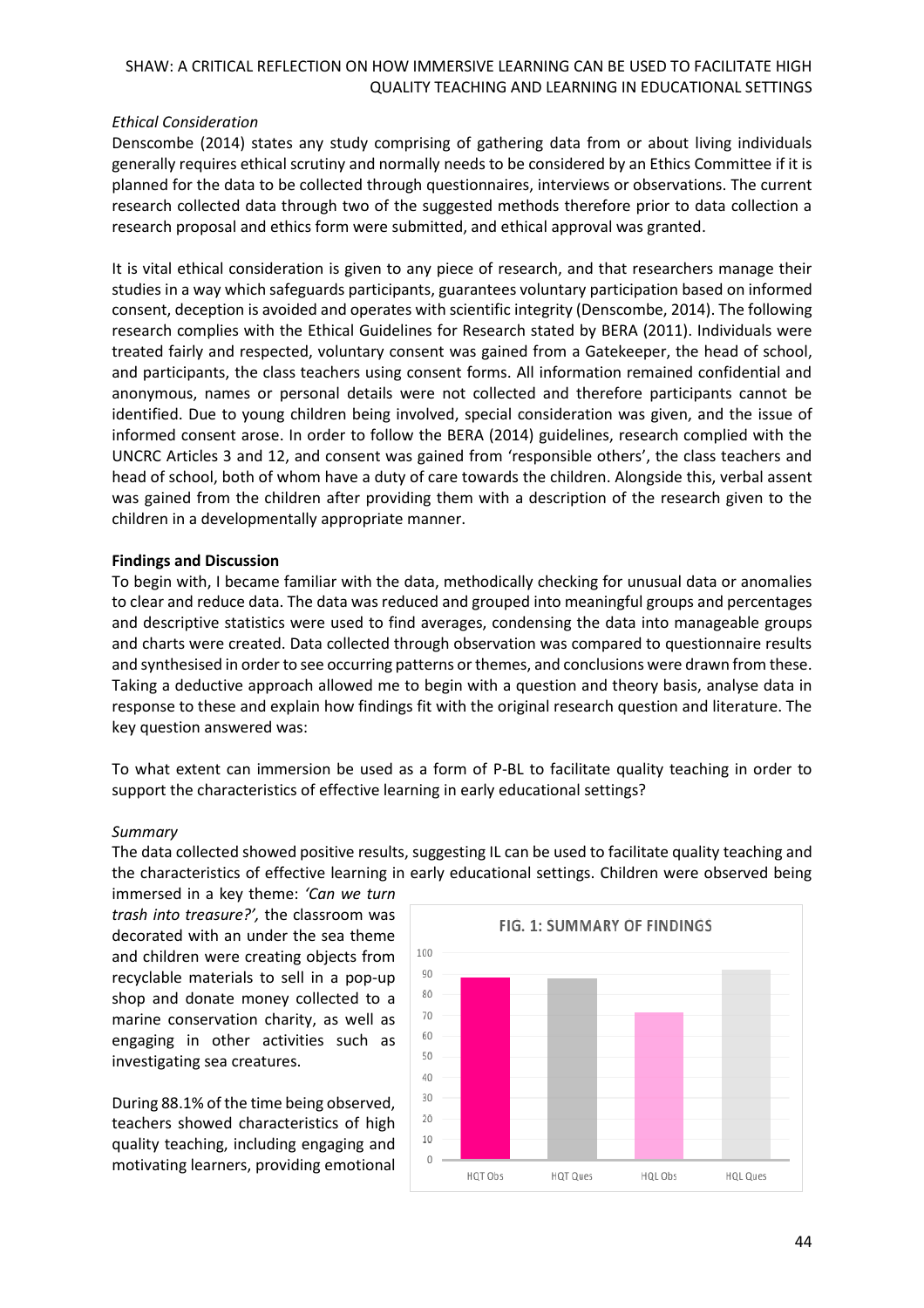support and cultivating creativity and curiosity. During 71.5% of the time, children showed characteristics of effective learning, playing and exploring, creating and thinking critically and actively learning (see figure 1). This positively matched questionnaire findings, the extent to which IL facilitates quality teaching was given an average score of 4.4 out of 5 (88% agreement), whilst quality learning was given 4.6 out of 5 (92% agreement). As both data collection methods resulted in high percentages, therefore supporting one another, it could be suggested IL can be used as a tool to facilitate quality teaching and learning. The following analysis will further breakdown the data collected to see the extent to which IL supports different elements of teaching and learning.

### *High Quality Teaching*

Of the time teachers were observed showing characteristics of quality teaching, 49.65% of this time highlighted  $21<sup>st</sup>$  century skills, whilst 50.35% showed elements of more traditional roles (see figure 2). It can therefore be suggested IL supports teachers' ability to display a range of traditional teaching skills, including planning, preparation or instruction as suggested by Cooper (2014), Coe et al (2014) and Hamre, Goffin and Kraft-Sayre (2009). Whilst doing this, immersion almost equally allows teachers to incorporate 21<sup>st</sup> century



skills, such as personalised learning or providing problem-based activities as stated by Scott (2015). This supports the conclusions of Stronge, Grant and Xu (2015) suggesting future practice should incorporate traditional and contemporary teaching roles in order to be of high quality, something IL facilitates.

## *21st Century Skills*

Figure 3 shows a breakdown of  $21^{st}$  century skills teachers displayed and the percentage of time these skills were seen. A range of skills were frequently seen, with engaging and motivating learners being observed the most, 34% of time. Blumenfield et al (1991) support these findings, suggesting future practice should incorporate P-BL to engage and motivate children through interesting topics,



questioning and activities. Tomei (2008) further supports findings, stating IL gives teachers the opportunity to plan interactive activities which engage learners. Teachers were seen using the environment as a stimulus, complete immersion encouraged independent work, children's work was used to add to the décor and learning was developed through topic-related questioning. Meyer et al (2008) support this, implying future practice should engage children through developing learning with

key questions which are meaningful and worthwhile. Despite engagement and motivation being observed the most, this characteristic was not rated as the most supportive characteristic from teachers, receiving an average score of 4 out of 5. Although teachers agreed that IL supports engagement and motivation, they did not believe this was the most significant element.

In comparison, incorporating problems into children's learning was seen less frequently, 19% of the time (see figure 3), however teachers stated they strongly agreed that IL allows for the incorporation of problems into teaching. Observational results could suggest IL places a higher emphasis on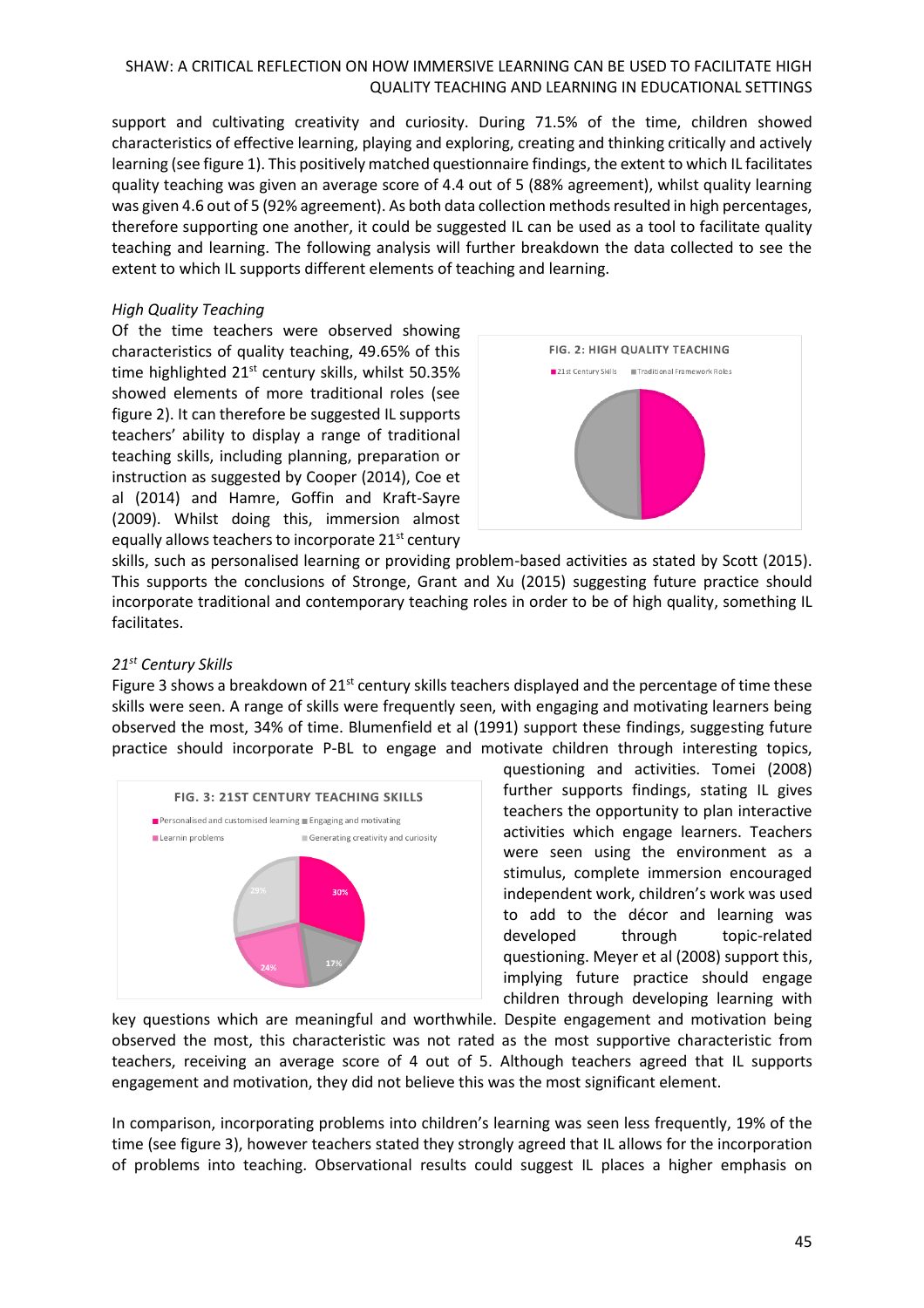engagement and motivation as it was observed more frequently, however it is much more difficult to observe these characteristics, and therefore suggests why teachers rated this element highly. Despite this, children were provided which regular problems such as *'how could we organise the pop-up shop?'*  or *'how can we safely transport an egg?'* which both had clear links to the Early Years Curriculum, in particular Understanding the World. Efstratia (2014) confirms findings, stating this form of pedagogy capture's children's interests, allowing them to applying knowledge through problem-solving challenges. Trilling and Fadel (2009) and Scott (2015) further confirm this, suggesting in future practice, teachers should drive questions which support learning, linking problems to the curriculum and helping students learn through real-life problems

Personalised and customised learning and generating creativity and curiosity were also observed frequently (see figure 3), which was supported by questionnaire results as both received an average rating of 4.5 out of 5. Teaching was personalised as children were encouraged to reflect on the topic, resources provided supported learning and incorporated the theme, for example using shells and pebbles as maths manipulatives, teacher's facilitation varied depending on the individual child and children were provided with open-ended activities, for example free writing. Scott (2015) confirms this stating quality teaching involves cultivating children's sense of wonder through open-ended activities and allowing learners to choose their own learning experiences. Stonge, Grant and Xu (2015) further support this, emphasising the need for future practice to teach children how to learn, developing knowledge and higher order thinking skills. Curiosity and creativity were developed through posing *'I wonder…'* questions, creating artwork in response to work on Andy Goldsworthy, and supporting children turning old tins into treasure. Sullivan (2017) suggests key areas of P-BL such as freedom of experience enables student creativity, and Stronge, Grant and Xu (2015) and Robinson (2006) further support this, suggesting future practice should create meaningful experiences which tap into children's creativity.

### *Traditional Frameworks*

A similar pattern was found after analysing data on traditional teaching characteristics (see figure 4), all characteristics were seen, however some more frequently than others. Professional responsibilities were only observed 9% of the time. Again, it could be suggested this is due to the nature of the characteristic, however teachers were seen communicating with parents at the pop-up shop, sharing the topics next steps with support staff and collecting evidence of learning, all elements Cooper (2014) and Danielson (2013) suggest



constitute as quality teaching. Questionnaire responses also supported this as teachers agreed immersion supports their ability to carry out their professional responsibilities.

Organisation of the classroom environment and instruction were observed the most frequently (see figure 4), and teachers rated each element 4.5 out of 5. The classroom environment was enhanced as teachers engaged children by providing a purpose, classroom decoration provided a learning stimulus, and the pop-up shop was used to motivate children to do their best possible work. Danielson (2013) supports this, therefore future practice will create a classroom environment valuing hard work, perseverance and positive relationships. Instruction involved the adult being a learning facilitator, modelling key skills children could apply to independent enquiry and actively involving children in feedback. Hugerat (2016) supports this, stating P-BL allows teachers to create favourable classroom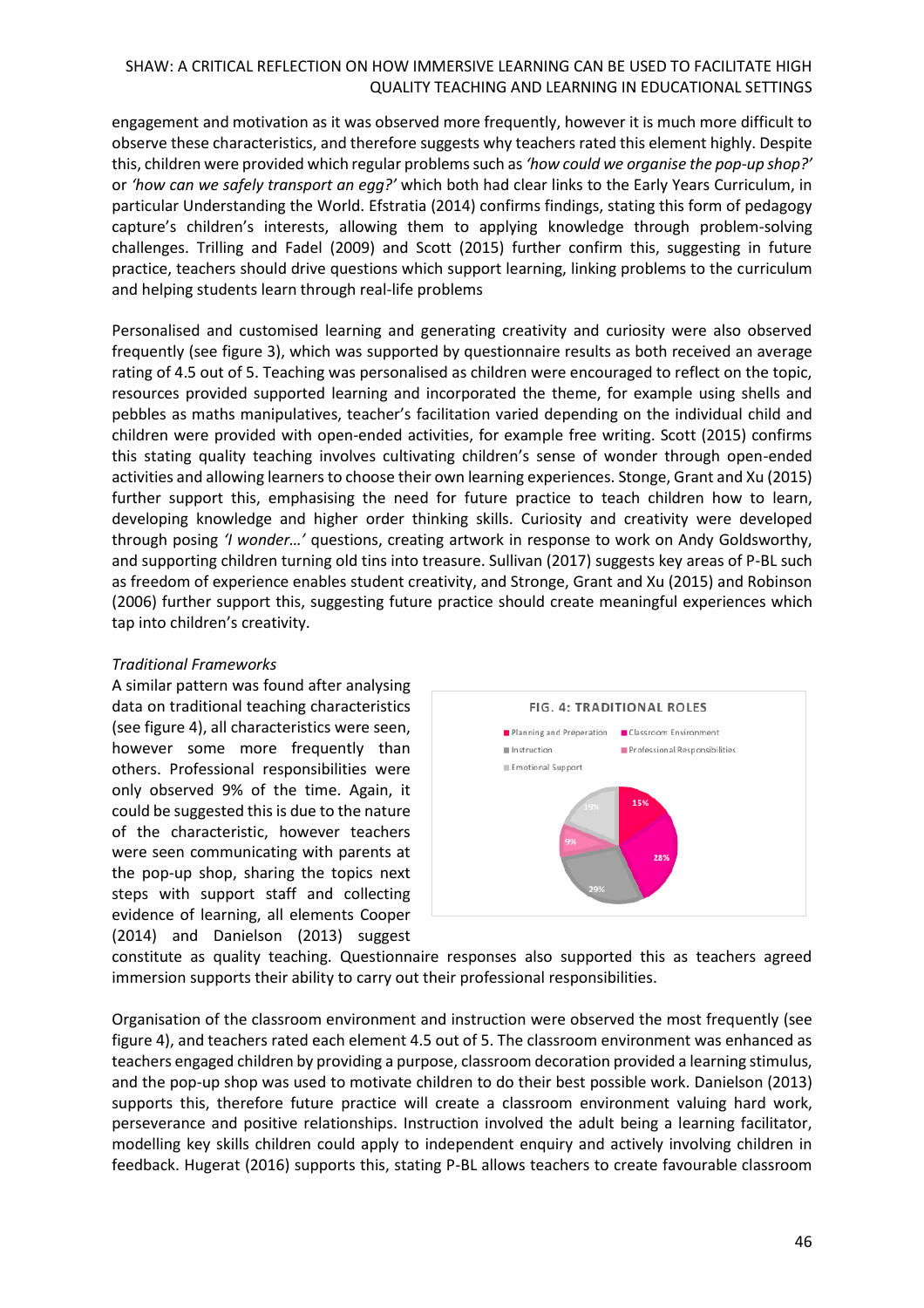climates which improve interest, motivation, and can be positive and supportive therefore increasing achievement.

### *High Quality Learning*

Each of the three characteristics of effective learning were seen almost exaclty the same amount of time (see figure 5). When playing and exploring children were observed using their sense through sand and musical play, using the pop-up shop as a role-play stimulus and engaging in openended activities, faciliated by teachers. Early Education (2012) supports this, stating children act out their experiences and learn through trial and error when playing and exploring. When engaging in



active learning, children were seen becoming engaged in the theme, thinking of ideas of how to develop items for the pop-up shop, using the thought of parents as customers in their shop to motivate them to do their best work and showing resillience when facing challenges, such as correcting their art work if certain materials didn't work. The Standards and Testing Agency (2017) support this, suggesting active learning improves persistence, resillience, engagement and motivation. Keengwe (2014) furthers this, stating practice should create student-centred learning, resulting in more engaged and active learing as children explore at greater depth. Lastly, creating and thinking critically was shown as children tested out ideas of how to turn trash into treasure, created a giant 'trash' shark and problem-solved when challenged to create a vehicle to safely transport an egg for the Easter Bunny. Moylett (2014) supports this stating when children create and think critically they reason and problem solve, use unique creative ideas and come to new understandings.

It could be suggested, incorporating IL into future practice, will combine teaching skills in order to facilitate all characteristics of effective learning, with not one area supported more than another. When comparing questionniare findings, teachers gave an average score of 4.5 out of 5 when rating the extent IL supports quality learning. Supporting this, Kaldi, Fillippatou and Govaris (2011) state P-BL allows children to be creative whilst engaged in active learning and exploration. Mergendoller (no date) furthers this, stating P-BL is a powerful learning tool developing critical thinkers who make thoughtful decisions and exercise reasoned judgements.

Triangulation of data supports the truthfulness of data as questionnaire findings supported observational results, reducing researcher bias. If similar research was to be carried out again, consideration would be given for aspects of teaching, such as professional responsibilites, which are not easily observed, and addressed to gain greater insight. When observing, smaller time frames would also be given, for example five-minute sections rather than fifteen to allow for higher levels of accuracy and to gather more data.

### **Conclusion**

This study has allowed me to draw their own conclusions and implications for future practice. IL has the ability to redefine teaching, incorporating traditional and contemporary teaching skills, facilitating learning through key projects and questions. The practitioner will now question the purpose of learning planned and provided, using a combination of skills to create purposeful learning communities, developing 'hooks' for children to work from in their own, individual way, facilitating children's interests and modelling key skills which children can apply to their independent enquiry. As children develop their interest, the practitioner will extend learning through valuable feedback and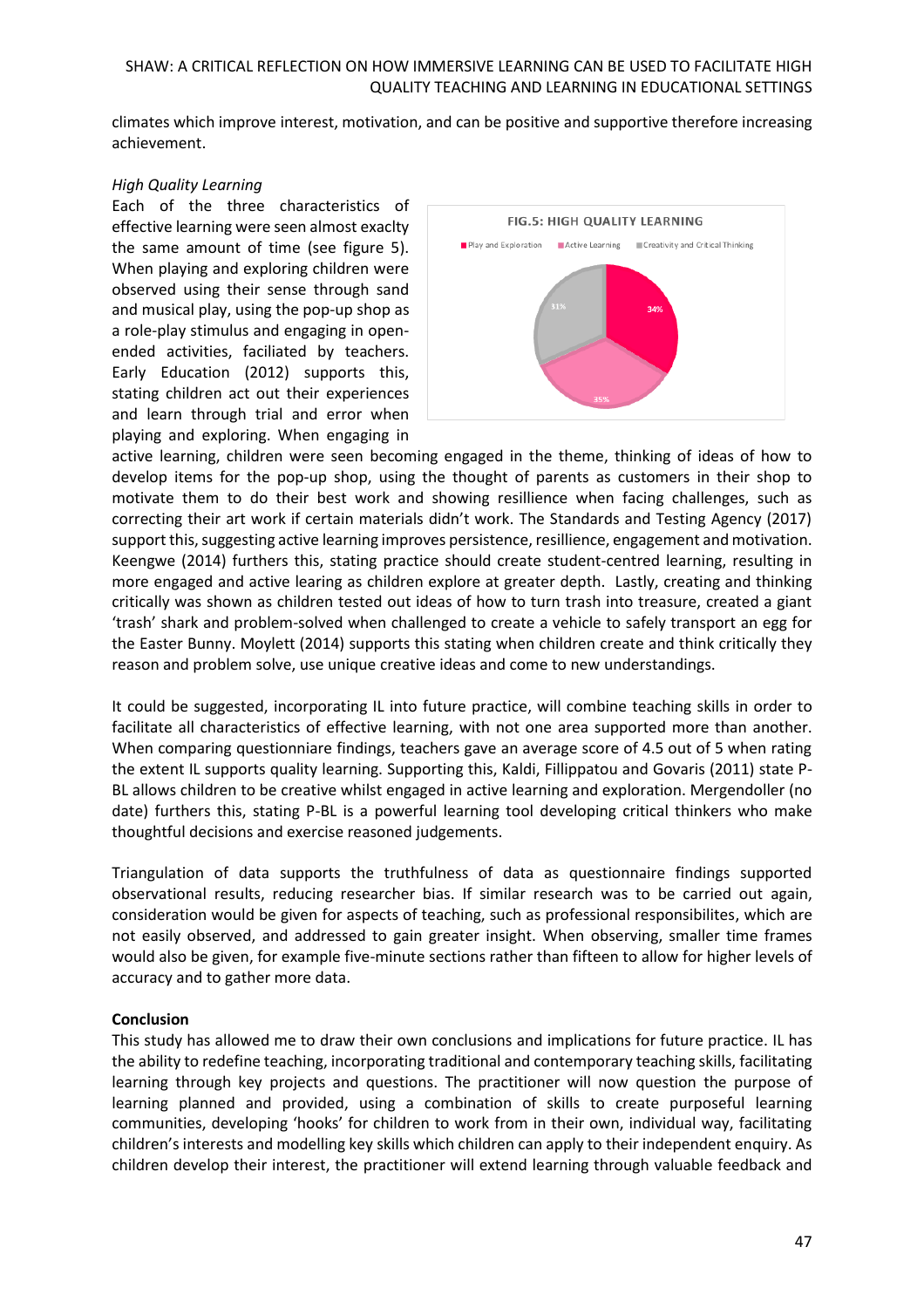questioning, developing children's thoughts and extending learning to the next level. The practitioner will consider the environments they create, ensuring these used as a learning stimulus, inspiring learning and encouraging questioning. Through incorporating elements of IL into daily practice, teachers can allow children to follow their own interests, think critically, problem-solve and create their own solutions. Therefore, developing lifelong learners and preparing children for an unknown, ever-changing future.

### **References**

- Arnold, C. (2012) *Improving Your Reflective Practice through Stories of Practitioner Research.* London: Routledge
- BERA (2011) *Ethical Guidelines for Educational Research.* Available at: [https://www.bera.ac.uk/wp](https://www.bera.ac.uk/wp-content/uploads/2014/02/BERA-Ethical-Guidelines-2011.pdf)[content/uploads/2014/02/BERA-Ethical-Guidelines-2011.pdf](https://www.bera.ac.uk/wp-content/uploads/2014/02/BERA-Ethical-Guidelines-2011.pdf) (accessed: 09.04.18)
- Big Idea (2015) '92% of teachers believe classroom design has an impact on learning', *Tech & Learning,*  36(4), p.10
- Blumenfeld, P. Soloway, E. Marx, R. Krajcik, J. Guzdial, M. and Palincsar, A. (1991) 'Motivating Project-Based Learning: Sustaining the Doing, Supporting the Learning', *Educational Psychologist,*  26(3&4), p.369-398
- Coe, R. Aloisi, C. Higgins, S. and Major, L. (2014) *What makes great teaching? Review of underpinning research.* Available at: [https://www.suttontrust.com/wp-content/uploads/2014/10/What-](https://www.suttontrust.com/wp-content/uploads/2014/10/What-Makes-Great-Teaching-REPORT.pdf)[Makes-Great-Teaching-REPORT.pdf](https://www.suttontrust.com/wp-content/uploads/2014/10/What-Makes-Great-Teaching-REPORT.pdf) (accessed: 18.02.18)
- Cohen, L. Manion, L. and Morrison, K. (2018) *Research Methods in Education.* 8 th Edition. Abingdon: Routledge
- Danielson, C. (2013) *The Framework for Teaching Evaluation Instrument 2013 Edition.* Available at: [http://www.loccsd.ca/~div15/wp-content/uploads/2015/09/2013-framework-for-teaching](http://www.loccsd.ca/~div15/wp-content/uploads/2015/09/2013-framework-for-teaching-evaluation-instrument.pdf)[evaluation-instrument.pdf](http://www.loccsd.ca/~div15/wp-content/uploads/2015/09/2013-framework-for-teaching-evaluation-instrument.pdf) (Accessed 09.04.18)
- Denscombe, M. (2014) *The Good Research Guide.* 5<sup>th</sup> Edition. Maidenhead: Open University Press
- Early Education, 2012. *Development Matters in the Early Years Foundation Stage (EYFS)*. London: Early Education
- EEF (2016) *Project Based Learning Evaluation Report and Executive Summary.* Available at: [https://educationendowmentfoundation.org.uk/public/files/Projects/Evaluation\\_Reports/EEF](https://educationendowmentfoundation.org.uk/public/files/Projects/Evaluation_Reports/EEF_Project_Report_Project_Based_Learning.pdf) [\\_Project\\_Report\\_Project\\_Based\\_Learning.pdf](https://educationendowmentfoundation.org.uk/public/files/Projects/Evaluation_Reports/EEF_Project_Report_Project_Based_Learning.pdf) (accessed: 08.04.18)
- Efstratia, D. (2014) 'Experential education through project-based learning', *Social and Behavioural Sciences,* 152, p.1256-1260
- Hugerat, M. (2016) 'How teaching science using project-based learning strategies affects the classroom learning environment', *Learning Environment Research,* 19(3), p. 383-395
- Hutchin, V. (2013) *Effective Practice in the EYFS. An Essential Guide.* Maidenhead: Open University Press
- Jackson, S. (2008) *Research Methods A Modular Approach.* Belmont: Wadsworth
- Johnston, L. (2009) *Challenge-Based Learning An Approach for Our Time.* Available at: <http://akgul.bilkent.edu.tr/nmc/Challenge-Based-Learning.pdf> (accessed: 08.04.18)
- Kaldi, S. Filippatou, D. and Govaris, C. (2011) 'Project-Based Learning in Primary Schools: Effects on pupils' learning and attitudes', *Education 3-13,* 39(1), p.35-47
- Keengwe, J. (2014) *Promoting Active Learning through the Integration of Mobile and Ubiquitous Technologies.* Hershey: Information Science Reference
- Killen, R. (2005) *Programming and Assessment for Quality Teaching and Learning.* Sydney: Thomson Social Science Press
- MacGregor, R. (2007) *The Essential Practices of High Quality Teaching and Learning.* Bellevue: The Centre for Educational Effectiveness
- Martella, R. Nelson, J. Morgan, R. Marchand-Martella, N. (2013) *Understanding and Interpreting Educational Research.* Guildford Press: London